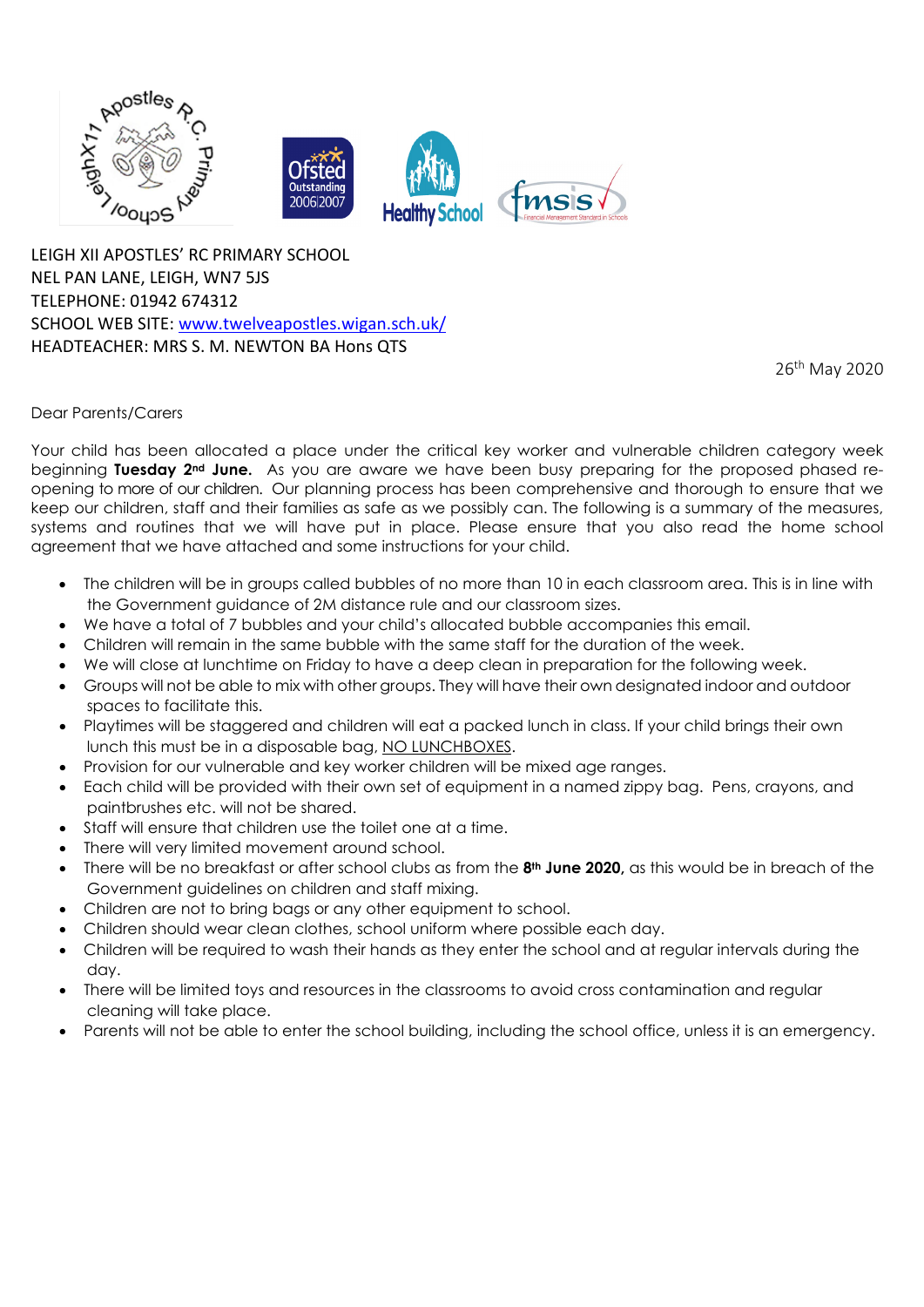## **Drop off and Pick up Times**

The morning drop-off and the afternoon pick-up are very busy times in the usual school day. Adhering to social distancing under these circumstances would be a challenge. To manage this safely:

- The infant gate will be open (between the terraced houses) for children in bubbles 1, 2, 3.
- The start and end times of the school day have been staggered. You need to look carefully at the time that your child's bubble are due to arrive at school, as well as the time that they need to be collected. Please arrive promptly at this time and no earlier than 5 minutes prior to it.
- Please ensure only one parent/carer comes onto the school playground.
- Each bubble has been assigned its own designated external door.
- Outside this door has been marked with yellow crosses to ensure that the children line up 2m apart.
- If you enter through the junior playground, they should exit through the path and car park.
- The will be no access to the car park.

Please find attached some information to share with your child and to help them prepare. Thank you for your ongoing support. Stay Safe and Take Care.

Kindest Regards Mrs S Newton Head teacher

| <b>Bubble</b>                        | <b>Groups</b>                                                                                 | Room                           | Drop-Off    | Pick-Up                                       | <b>Parent Route</b>                                                                                       | Drop-Off and pick                                                                    |
|--------------------------------------|-----------------------------------------------------------------------------------------------|--------------------------------|-------------|-----------------------------------------------|-----------------------------------------------------------------------------------------------------------|--------------------------------------------------------------------------------------|
| <b>Teacher</b>                       |                                                                                               |                                | <b>Time</b> | <b>Time</b>                                   |                                                                                                           | off point Point                                                                      |
| <b>Mrs Parry</b>                     | <b>Bubble 1</b><br><b>Reception Children</b>                                                  | Reception<br>Classroom         | $8:45$ am   | $2:45$ pm<br><b>Fridays only</b><br>12 noon   | Enter through Infant gate between<br>terraced houses. This will be unlocked<br>for start and finish times | Main infant door                                                                     |
| <b>Mr Ahmed</b>                      | <b>Bubble 2</b><br>Reception/Year 1 children                                                  | Year 1<br>Classroom            | $9:00$ am   | $3:00$ pm<br><b>Fridays only</b><br>12.15 pm  | Enter through Infant gate between<br>terraced houses. This will be unlocked<br>for start and finish times | Year 1 side door                                                                     |
| <b>Mrs Yates</b>                     | <b>Bubble 3</b><br><b>Reception / Year 1 children</b>                                         | Year 2<br>Classroom            | $9:15$ am   | $3:15$ pm<br><b>Fridays only</b><br>12.30 pm  | Enter through Infant gate between<br>terraced houses. This will be unlocked<br>for start and finish times | Year 2 door entrance<br>from infant<br>playground                                    |
| <b>Miss Hope</b><br><b>Miss Ryan</b> | <b>Bubble 4</b><br><b>EYFS KS1</b><br>critical worker and<br>vulnerable children              | Year <sub>3</sub><br>Classroom | 8:30 am     | 2:45 pm<br><b>Fridays only</b><br>12:30 pm    | Enter through path leading to junior<br>playground, exit through path and car<br>park                     | Year 3 door side of<br>school<br><b>Entrance from Junior</b><br>playground           |
| Mrs O'Boyle<br><b>Mrs Evans</b>      | <b>Bubble 5</b><br><b>KS1 and Lower KS2</b><br>critical key worker and<br>vulnerable children | Year 4<br>Classroom            | $8:45$ am   | $3:00$ pm<br><b>Fridays only</b><br>12:45 pm  | Enter through path leading to junior<br>playground, exit through path and car<br>park                     | Year 4 door side of<br>school<br><b>Entrance from junior</b><br>playground           |
| <b>Miss Phoenix</b>                  | <b>Bubble 6</b><br><b>Sibling Bubble</b><br>critical key worker and<br>vulnerable             | Year <sub>5</sub><br>Classroom | $9:00$ am   | $3:15$ pm<br><b>Fridays only</b><br>$1:00$ pm | Enter through path leading to junior<br>playground, exit through path and car<br>park                     | Year 5 classroom door<br>entrance from main<br>junior playground 3S<br>external door |
| <b>Mr Rowlands</b>                   | <b>Bubble 7</b><br><b>Upper KS2</b><br>critical key worker and<br>vulnerable children         | Year <sub>6</sub><br>Classroom | $9:15$ am   | $3:30$ pm<br><b>Fridays only</b><br>$1.15$ pm | Enter through path leading to junior<br>playground, exit through path and car<br>park                     | <b>Main Junior</b><br>cloakroom                                                      |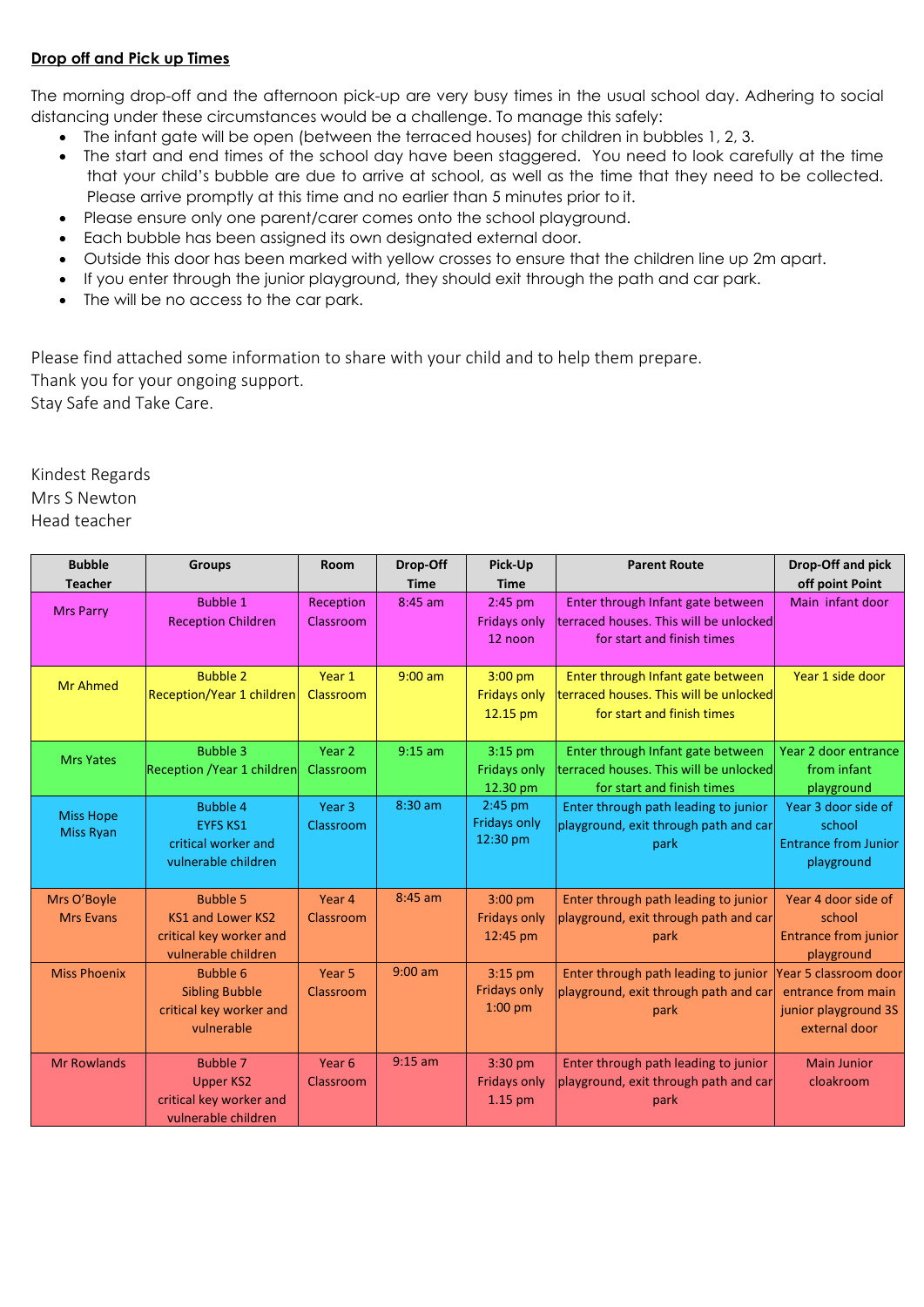## **Coming Back To School**

Soon some children will be coming back to school. When you come back to school, things will be a bit different.

| You won't be with all of your class.                                                | You might not be in a BUBBLE with your                                                         |  |  |  |
|-------------------------------------------------------------------------------------|------------------------------------------------------------------------------------------------|--|--|--|
| You will be in a group with some children<br>from your class as well as two adults. | normal teacher or teaching assistant,<br>but you will be with adults that you<br>already know. |  |  |  |
| This group will be your BUBBLE.                                                     | They know that you are in their BUBBLE                                                         |  |  |  |
|                                                                                     | and are looking forward to working with you.                                                   |  |  |  |
| Your bubble will be together every day.                                             |                                                                                                |  |  |  |
|                                                                                     |                                                                                                |  |  |  |
| bubble                                                                              |                                                                                                |  |  |  |
| Your BUBBLE might not be based in your                                              | The classroom will look a bit different. The                                                   |  |  |  |
| normal classroom.                                                                   | tables will be spaced out and there won't be<br>any cushions or soft toys around.              |  |  |  |
| You might be in a different classroom which                                         |                                                                                                |  |  |  |
| will be your BUBBLE'S room.                                                         | There will still be books and some toys for<br>you.                                            |  |  |  |
|                                                                                     |                                                                                                |  |  |  |
| You will have your own pencil, pen, ruler,                                          | You will still get to go outside at playtime.                                                  |  |  |  |
| whiteboard, dry wipe pen and things like                                            |                                                                                                |  |  |  |
| that - you won't have to share!                                                     | Your playtime will be with your BUBBLE.                                                        |  |  |  |
|                                                                                     | You won't be able to play on the playground                                                    |  |  |  |
|                                                                                     |                                                                                                |  |  |  |
|                                                                                     | equipment, like the boat or climbing frame                                                     |  |  |  |
|                                                                                     | but you can go on the field if the grass is                                                    |  |  |  |